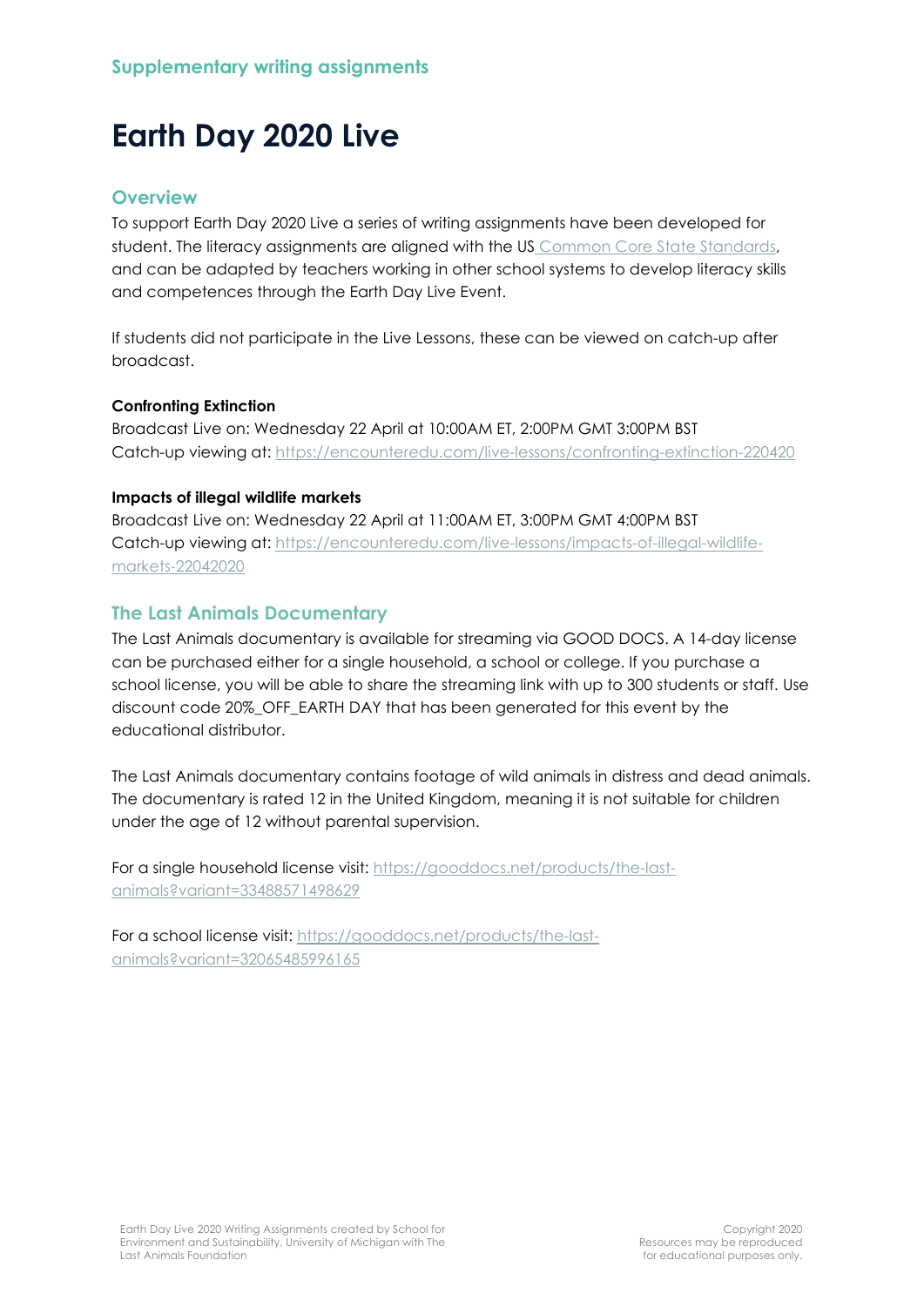# **Writing assignments summary**

| <b>Assignment</b>                                                       | <b>Ages</b>                        | Live lesson link                                                                                             | <b>Topics</b>                                                                            |
|-------------------------------------------------------------------------|------------------------------------|--------------------------------------------------------------------------------------------------------------|------------------------------------------------------------------------------------------|
|                                                                         |                                    |                                                                                                              |                                                                                          |
| <b>Extended</b><br><b>answers</b><br><b>Threats to</b><br>wildlife      | <b>Middle School</b><br>Ages 11-14 | Confronting Extinction<br>https://encounteredu.com/live-<br>lessons/confronting-extinction-<br>220420        | Understanding<br>and addressing<br>the biological and<br>social drivers of<br>extinction |
| <b>Extended</b><br><b>answers</b><br><b>Threats to</b><br>wildlife      | <b>High School</b><br>Ages 14-18   | <b>Confronting Extinction</b><br>https://encounteredu.com/live-<br>lessons/confronting-extinction-<br>220420 | Understanding<br>and addressing<br>the biological and<br>social drivers of<br>extinction |
| <b>Extended</b><br><b>answers</b>                                       | <b>Middle School</b><br>Ages 11-14 | Impacts of illegal wildlife<br>markets                                                                       | Wildlife in markets<br>around us                                                         |
| Corporate<br>contributions to<br>conservation                           |                                    | https://encounteredu.com/live-<br>lessons/impacts-of-illegal-<br>wildlife-markets-22042020                   | Links to illegal<br>trade and to<br>emergent<br>diseases                                 |
| <b>Short essay</b><br><b>What is zoonotic</b>                           | <b>Middle School</b><br>Ages 11-14 | Impacts of illegal wildlife<br>markets                                                                       | Wildlife in markets<br>around us                                                         |
| disease?                                                                |                                    | https://encounteredu.com/live-<br>lessons/impacts-of-illegal-<br>wildlife-markets-22042020                   | Links to illegal<br>trade and to<br>emergent<br>diseases                                 |
| <b>Close reading</b><br>activity                                        | <b>High School</b><br>Ages 14-18   | Impacts of illegal wildlife<br>markets                                                                       | Wildlife in markets<br>around us                                                         |
| Why are<br>domestic trade<br>bans on wildlife<br>products<br>important? |                                    | https://encounteredu.com/live-<br>lessons/impacts-of-illegal-<br>wildlife-markets-22042020                   | Links to illegal<br>trade and to<br>emergent<br>diseases                                 |
| <b>Short essay</b>                                                      | <b>High School</b>                 | Impacts of illegal wildlife<br>markets                                                                       | Wildlife in markets<br>around us                                                         |
| What is zoonotic<br>disease?                                            | Ages 14-18                         | https://encounteredu.com/live-<br>lessons/impacts-of-illegal-<br>wildlife-markets-22042020                   | Links to illegal<br>trade and to<br>emergent<br>diseases                                 |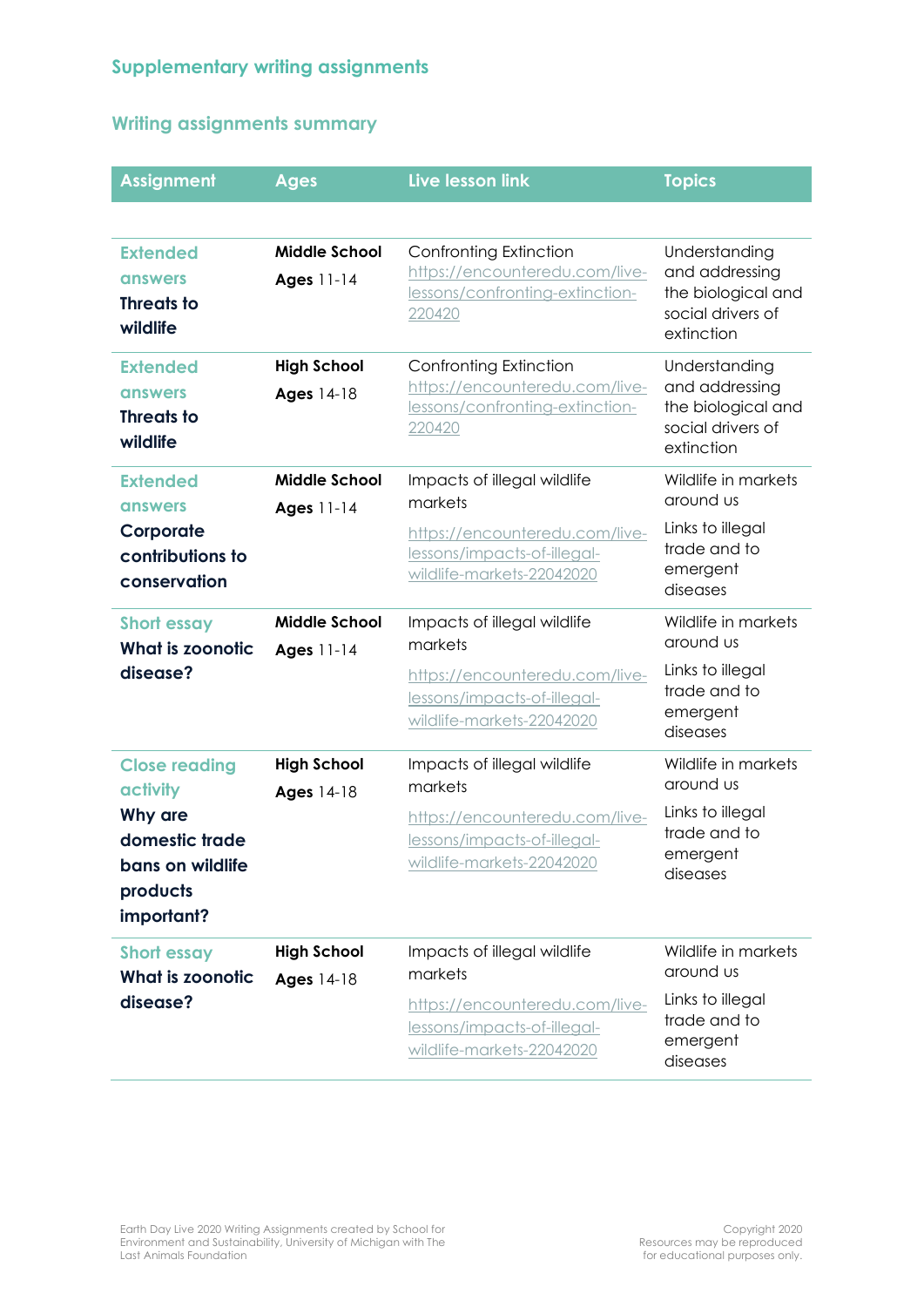## **Extended answers: Threats to wildlife**

**Ages** 11-14 / Middle School / US Grades 6-8 / ENG key stage 3 **Relevant live lesson** Confronting Extinction [https://encounteredu.com/live](https://encounteredu.com/live-lessons/confronting-extinction-220420)[lessons/confronting-extinction-220420](https://encounteredu.com/live-lessons/confronting-extinction-220420)

**Topics covered** understanding, addressing the biological and social drivers of extinction

## **Overview**

The Last Animals shows us elephants and Northern White rhinos, whose large bodies and preference for forest clearings or open grassy landscapes make them targets because of the illegal market value of their tusks and horns. To learn more about other endangered animals, assign your students to answer these few short questions:

- 1. Identify two other animals anywhere in the world that are threatened. How are they commonly known? Where do they live?
- 2. What biological and ecological factors make them vulnerable? You might consider diet, body shape, disease, habitat, environmental change, and more.
- 3. What human activities are threatening them? You might consider trade, building of roads, noise, hunting, religious beliefs and more.

#### **Resources**

- Academic Kids Encyclopedia on IUCN Red List (list of animals under threat of extinction)
	- [https://academickids.com/encyclopedia/index.php/IUCN\\_Red\\_List](https://academickids.com/encyclopedia/index.php/IUCN_Red_List)
- **IUCN Red List** <https://www.iucnredlist.org/search?searchType=species>

Teachers can hold their own online session to guide students how to search an animal's name in the search box on the top left or using the filter feature on the left side of the screen. Click on the animal under the "Results" area to know more about that species.

## **Common Core State Standards Alignment**

## [CCSS.ELA-LITERACY.WH.7.2](http://www.corestandards.org/ELA-Literacy/W/7/2/)

Write informative/explanatory texts to examine a topic and convey ideas, concepts, and information through the selection, organization, and analysis of relevant content. [CCSS.ELA-LITERACY.WH.7.2.B](http://www.corestandards.org/ELA-Literacy/W/7/2/b/)

Develop the topic with relevant facts, definitions, concrete details, quotations, or other information and examples.

## [CCSS.ELA-LITERACY.RST.6-8.9](http://www.corestandards.org/ELA-Literacy/RST/6-8/9/)

Compare and contrast the information gained from experiments, simulations, video, or multimedia sources with that gained from reading a text on the same topic. [CCSS.ELA-LITERACY.RH.6-8.2](http://www.corestandards.org/ELA-Literacy/RH/6-8/2/)

Determine the central ideas or information of a primary or secondary source; provide an accurate summary of the source distinct from prior knowledge or opinions.

#### [CCSS.ELA-LITERACY.RH.6-8.3](http://www.corestandards.org/ELA-Literacy/RH/6-8/3/)

Identify key steps in a text's description of a process related to history/social studies (e.g., how a bill becomes law, how interest rates are raised or lowered).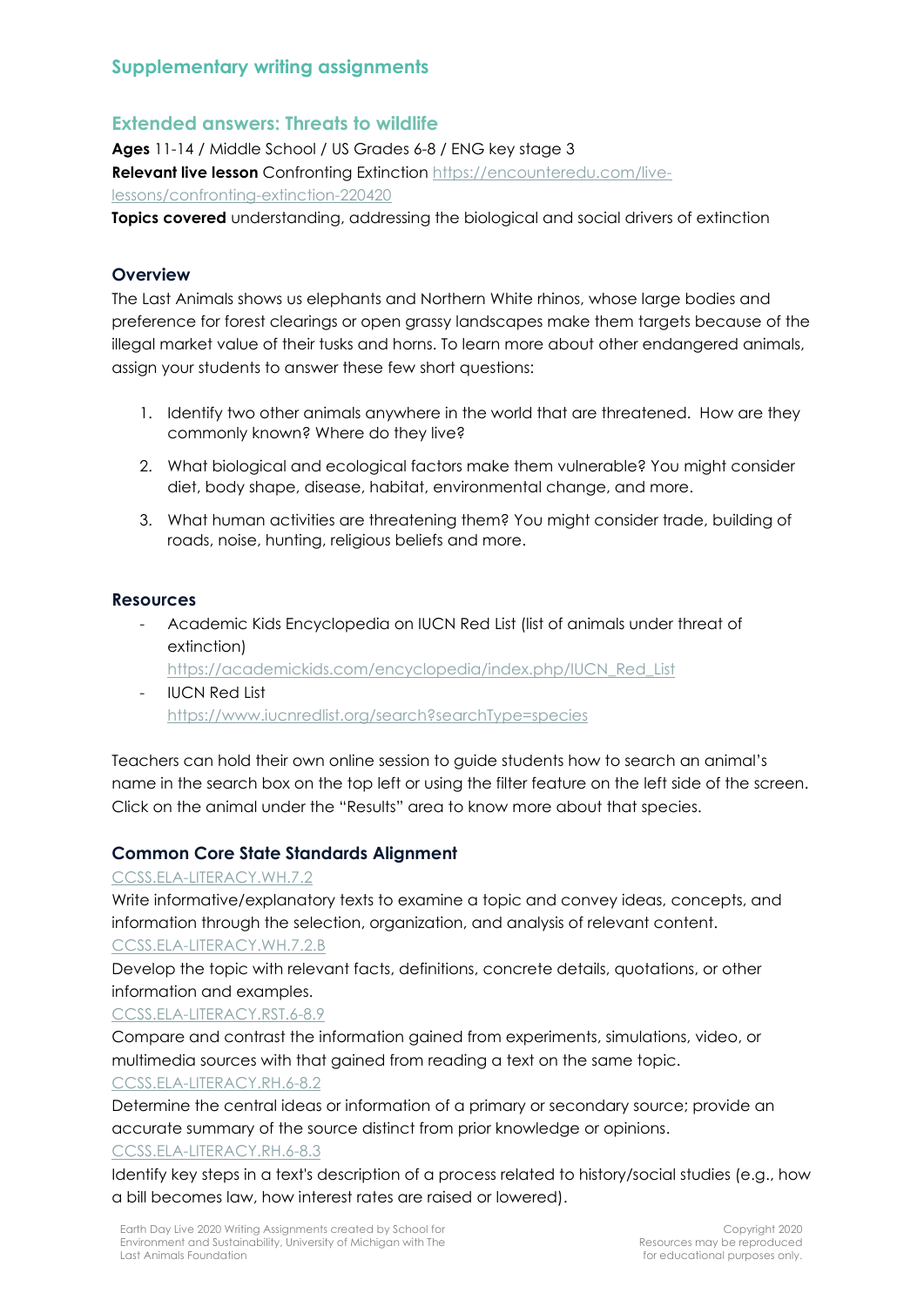## **Extended answers: Threats to wildlife**

**Ages** 14-18 / High School / US Grades 9-12 / ENG key stages 4 & 5 **Relevant live lesson** Confronting Extinction [https://encounteredu.com/live](https://encounteredu.com/live-lessons/confronting-extinction-220420)[lessons/confronting-extinction-220420](https://encounteredu.com/live-lessons/confronting-extinction-220420)

**Topics covered** understanding, addressing the biological and social drivers of extinction

## **Overview**

Assign your students to read through the Convention on International Trade in Endangered Species (CITES) of Wild Fauna and Flora document, with particular focus on Article I-VI and the Appendices (linked below) to complete these short answer questions (1-5 sentences):

- 1. Imagine you are writing a letter to a younger cousin or friend. Write a short summary explaining in simple language what is the Convention on International Trade in Endangered Species (CITES).
- 2. Now imagine you are explaining this to an aunt or uncle. Write a short summary of the difference between Appendix I, II, and III.
- 3. Select 1 species each from Appendix I, II, and II. Identify what they are commonly called, and write a short summary describing those 3 species and their status.

#### **Resources**

- Convention on International Trade in Endangered Species (CITES) of Wild Fauna and **Flora** 
	- <https://www.cites.org/eng/disc/text.php#II>
- CITES Appendices (List of Species) <https://www.cites.org/eng/app/appendices.php>

## **Common Core State Standards Alignment**

[CCSS.ELA-LITERACY.WHST.9-10.1](http://www.corestandards.org/ELA-Literacy/WHST/9-10/1/)

Write arguments focused on discipline-specific content.

[CCSS.ELA-LITERACY.WHST.9-10.8](http://www.corestandards.org/ELA-Literacy/WHST/9-10/8/)

Gather relevant information from multiple authoritative print and digital sources, using advanced searches effectively; assess the usefulness of each source in answering the research question; integrate information into the text selectively to maintain the flow of ideas, avoiding plagiarism and following a standard format for citation.

#### [CCSS.ELA-LITERACY.WHST.9-10.9](http://www.corestandards.org/ELA-Literacy/WHST/9-10/9/)

Draw evidence from informational texts to support analysis, reflection, and research. [CCSS.ELA-LITERACY.RST.9-10.1](http://www.corestandards.org/ELA-Literacy/RST/9-10/1/)

Cite specific textual evidence to support analysis of science and technical texts, attending to the precise details of explanations or descriptions.

[CCSS.ELA-LITERACY.RH.9-10.1](http://www.corestandards.org/ELA-Literacy/RH/9-10/1/)

Cite specific textual evidence to support analysis of primary and secondary sources, attending to such features as the date and origin of the information.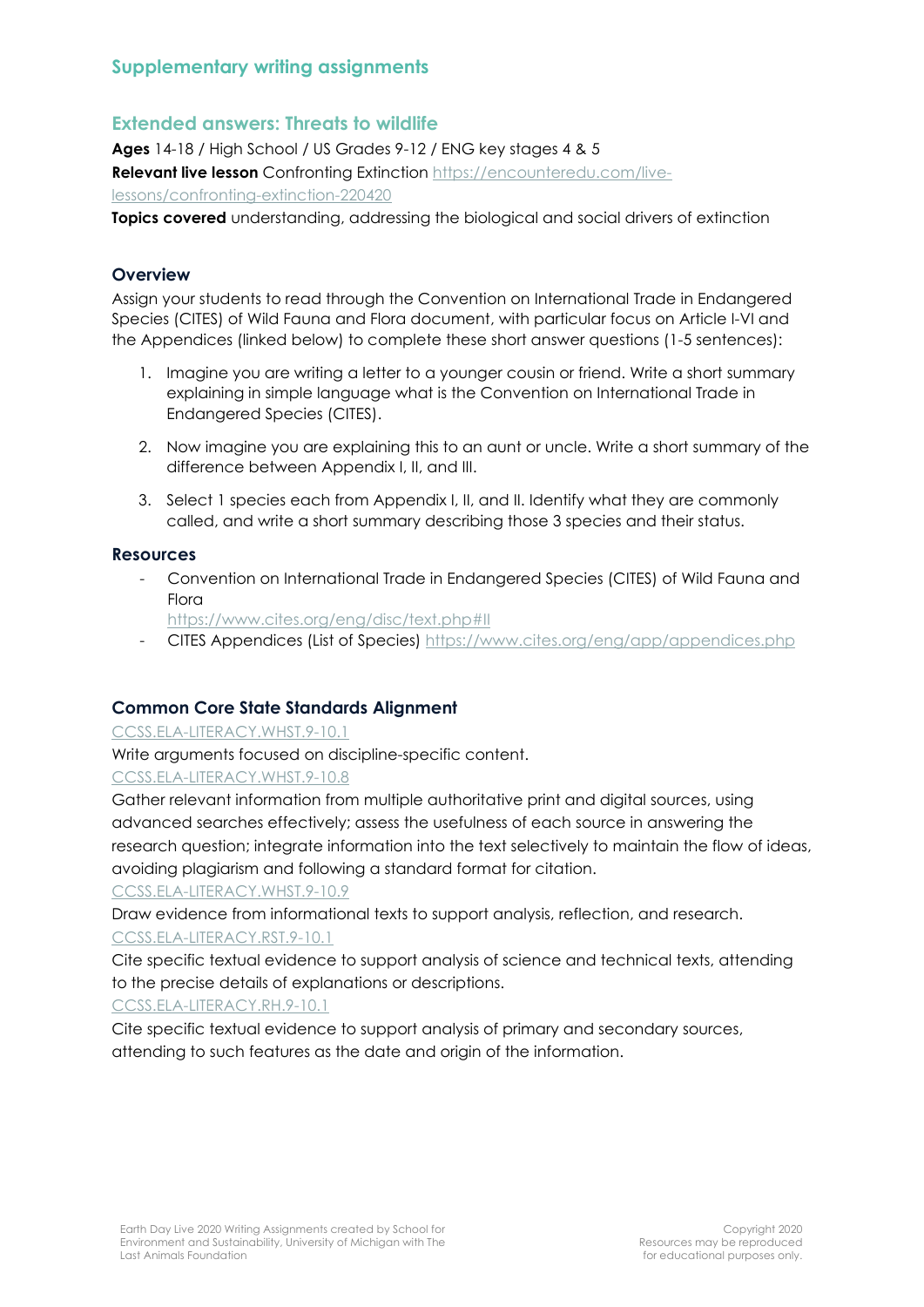# **Extended answers: Corporate contributions to conservation**

**Ages** 11-14 / Middle School / US Grades 6-8 / ENG key stage 3 **Relevant live lesson** Impacts of illegal wildlife markets <https://encounteredu.com/live-lessons/impacts-of-illegal-wildlife-markets-22042020> **Topics covered** wildlife in markets around us; links to illegal trade and to emergent diseases

#### **Overview**

Assign your students to view the announcement of "The Lion's Share" (linked below) an initiative asking organizations that use animals in their advertising and branding to contribute to field conservation. Have each student pick a brand or logo using an image of wildlife (e.g. jaguar sports car) to promote a for-profit organization (e.g. NOT a non-governmental organization like WWF). Instruct them to read the organization's profile in their website, in the news, or from other sources to answer these few questions:

- 1. What organization and visual promotional material did you pick?
- 2. Why did you pick that promotional material? What struck you about it?
- 3. What does that animal represent? How might it influence customers or clients for that organization?
- 4. What are positive and negative ways using wildlife images as branded marketing could impact wildlife (examples: influencing the perceived value of that animal as a commodity, raising demand for the real animal? or generating revenue to protect that animal)?

#### **Resources**

- The Lion's Share promotional video: <https://www.thelionssharefund.com/content/thelionssharefund/en/home/>
- Convention on International Trade in Endangered Species (CITES) of Wild Fauna and Flora <https://www.cites.org/eng/disc/text.php#II>

## **Common Core State Standards Alignment**

[CCSS.ELA-LITERACY.WHST.6-8.1](http://www.corestandards.org/ELA-Literacy/WHST/6-8/1/)

Write arguments focused on discipline-specific content.

[CCSS.ELA-LITERACY.WHST.6-8.2](http://www.corestandards.org/ELA-Literacy/WHST/6-8/2/)

Write informative/explanatory texts, including the narration of historical events, scientific procedures/ experiments, or technical processes.

#### [CCSS.ELA-LITERACY.WHST.6-8.8](http://www.corestandards.org/ELA-Literacy/WHST/6-8/8/)

Gather relevant information from multiple print and digital sources, using search terms effectively; assess the credibility and accuracy of each source; and quote or paraphrase the data and conclusions of others while avoiding plagiarism and following a standard format for citation.

[CCSS.ELA-LITERACY.WHST.6-8.9](http://www.corestandards.org/ELA-Literacy/WHST/6-8/9/)

Draw evidence from informational texts to support analysis, reflection, and research. [CCSS.ELA-LITERACY.RST.6-8.1](http://www.corestandards.org/ELA-Literacy/RST/6-8/1/)

Cite specific textual evidence to support analysis of science and technical texts.

[CCSS.ELA-LITERACY.RH.6-8.1](http://www.corestandards.org/ELA-Literacy/RH/6-8/1/)

Cite specific textual evidence to support analysis of science and technical texts.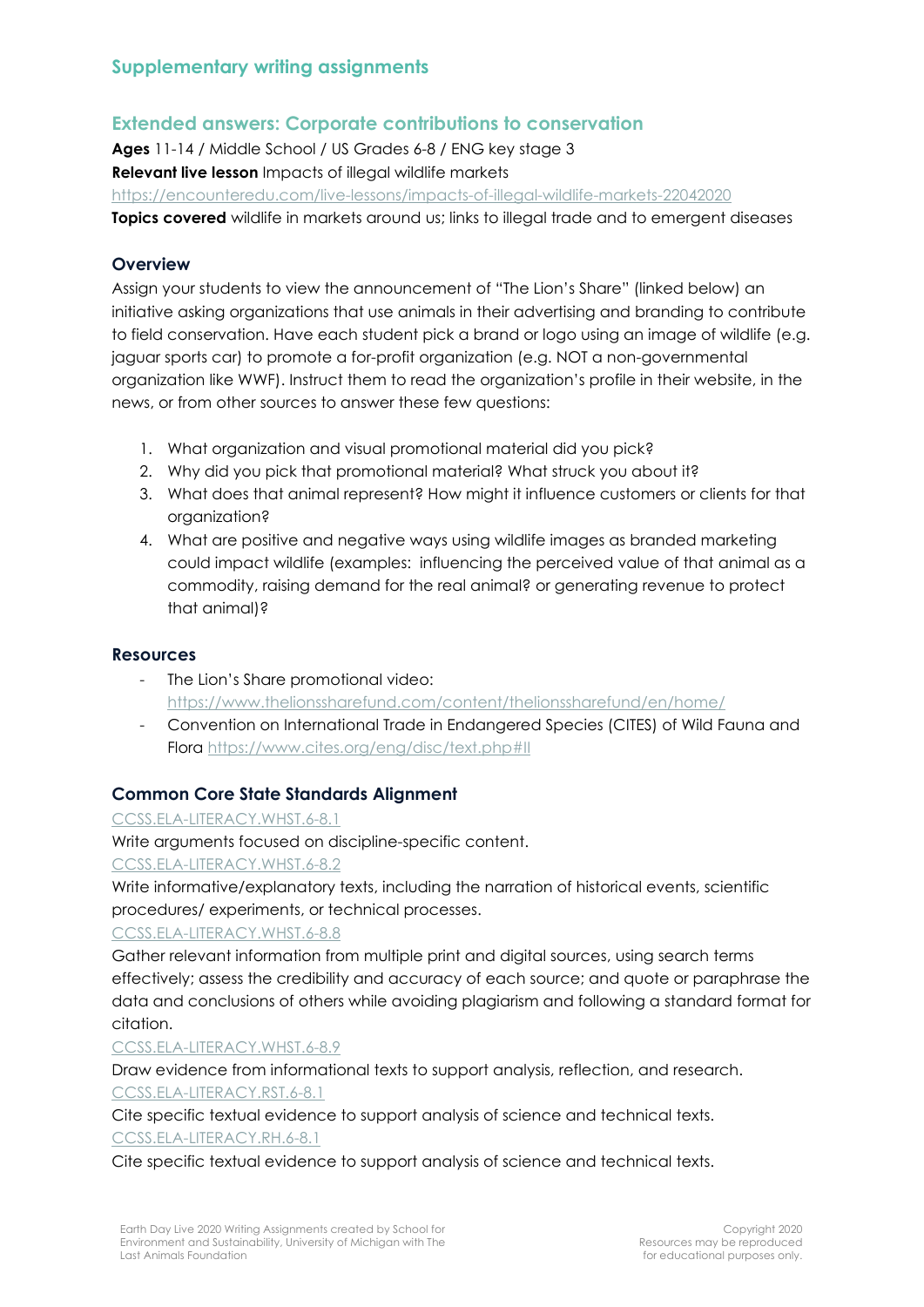# **Short essay: What is zoonotic disease?**

**Ages** 11-14 / Middle School / US Grades 6-8 / ENG key stage 3 **Relevant live lesson** Impacts of illegal wildlife markets <https://encounteredu.com/live-lessons/impacts-of-illegal-wildlife-markets-22042020> **Topics covered** wildlife in markets around us; links to illegal trade and to emergent diseases

## **Overview**

Assign your students to read the description of Zoonosis from the below Kiddle Encyclopedia and watch the below video by TED-Ed. Based on that article and video, ask students to write a short essay based on these few questions:

- 1. What is zoonotic disease? Name three examples of Zoonotic disease? Make a summary combining the information you get from the article and the video (linked below).
- 2. How does wildlife trafficking relate to the COVID-19 pandemic? Is it a zoonotic disease?
- 3. What actions would like to see governments to ensure this does not happen again?

#### **Resources**

- Zoonosis Facts for Kids Kiddle Encyclopedia <https://kids.kiddle.co/Zoonosis>
- How do viruses jump from animals to humans? Ben Longdon TED-Ed <https://www.youtube.com/watch?v=xjcsrU-ZmgY>

## **Common Core State Standards Alignment**

[CCSS.ELA-LITERACY.WHST.6-8.1](http://www.corestandards.org/ELA-Literacy/WHST/6-8/1/)

Write arguments focused on discipline-specific content.

[CCSS.ELA-LITERACY.WHST.6-8.2](http://www.corestandards.org/ELA-Literacy/WHST/6-8/2/)

Write informative/explanatory texts, including the narration of historical events, scientific procedures/ experiments, or technical processes.

#### [CCSS.ELA-LITERACY.RST.6-8.2](http://www.corestandards.org/ELA-Literacy/RST/6-8/2/)

Determine the central ideas or conclusions of a text; provide an accurate summary of the text distinct from prior knowledge or opinions.

#### [CCSS.ELA-LITERACY.RST.6-8.7](http://www.corestandards.org/ELA-Literacy/RST/6-8/7/)

Integrate quantitative or technical information expressed in words in a text with a version of that information expressed visually (e.g., in a flowchart, diagram, model, graph, or table).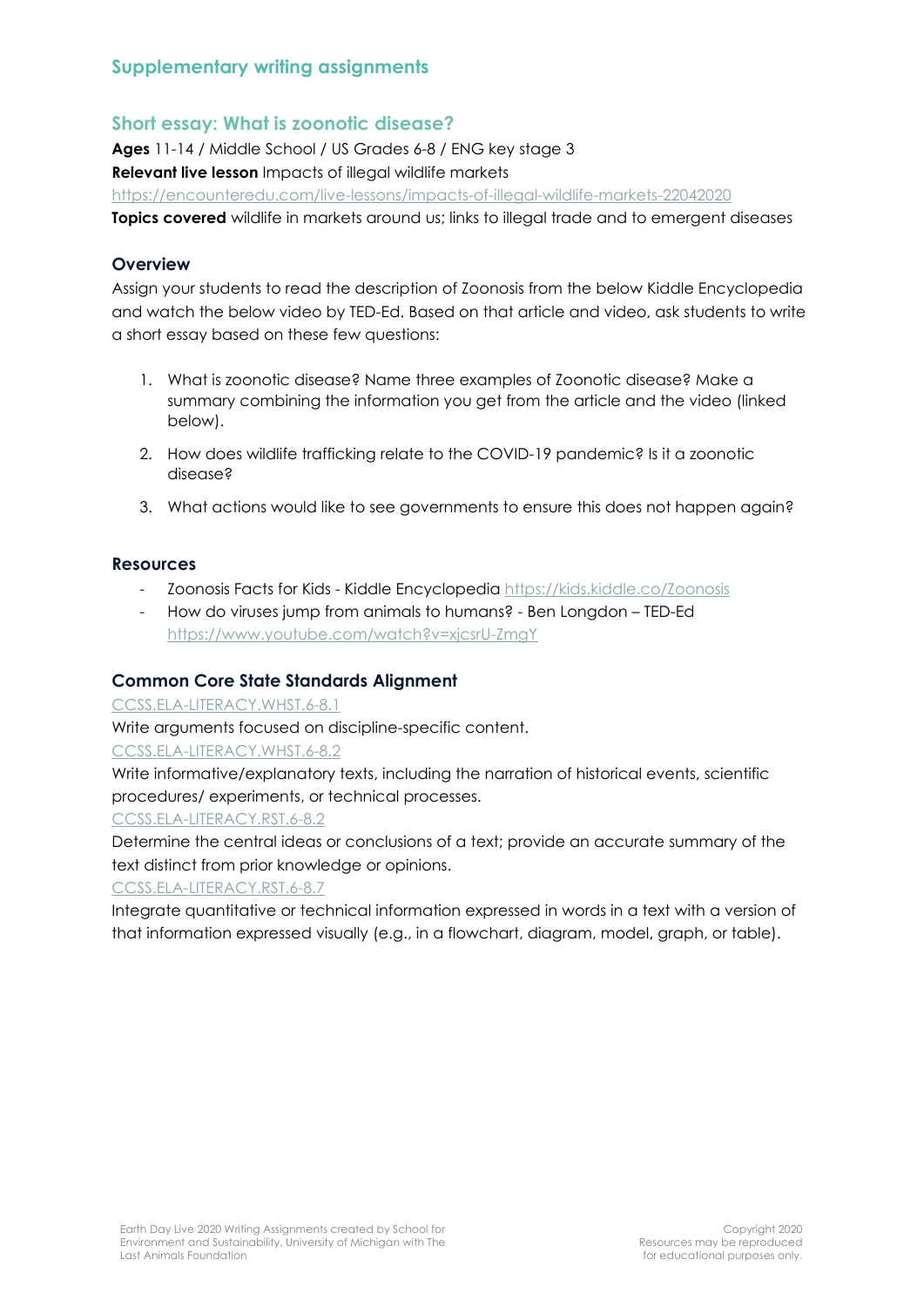# **Close reading activity: Why are domestic trade bans on wildlife products important?**

**Ages** 14-18 / High School / US Grades 9-12 / ENG key stages 4 & 5 **Relevant live lesson** Impacts of illegal wildlife markets <https://encounteredu.com/live-lessons/impacts-of-illegal-wildlife-markets-22042020> **Topics covered** wildlife in markets around us; links to illegal trade and to emergent diseases

## **Overview**

Review the recent history of U.S. domestic actions on wildlife trade, in relation to other nations.

First, consider this news article about a case in the U.S. where the ivory trade and the trade of many other species was banned in 2016 by Hawaii state lawmakers (covered in a Washington Post article linked below). In light of Hawaii's magnificent progress that exceeds other states such as New York and California at the time, answer the following:

1. Do you think Hawaii's ban on ivory and the trade of other wildlife is moving far and fast enough to protect the animals?

Second, read the U.S. Fish and Wildlife Service Web Page on "What I can do with my ivory?" (if you are interested you can also read this Frequently Asked Questions about Ivory Bans by WCS and the U.S. Eliminate, Neutralize, and Disrupt - END Wildlife Trafficking Act, linked below). Then answer these few questions:

- 2. What differences do you see between the federal policy with the state policy you see earlier in Hawaii?
- 3. What do you think might explain these differences?

Finally, read (and consult with your teacher) the Convention on International Trade in Endangered Species (CITES) of Wild Fauna and Flora and either one of Vietnam's or Zimbabwe's national policies related to ivory trade from their submitted document to the CITES. Write a short essay based on these few questions:

4. Why are state bans on wildlife products important when there are national international trade bans? Draw your evidence from the policies you have read so far and also the story you saw on practice in Vietnam, Democratic Republic of Congo, and Kenya in The Last Animals film.

#### **Resources**

- Washington Post Article on Hawaii's Ivory Trade Ban [https://www.washingtonpost.com/news/energy](https://www.washingtonpost.com/news/energy-environment/wp/2016/05/05/elephant-ivory-is-big-business-in-hawaii-now-the-state-wants-to-ban-it/)[environment/wp/2016/05/05/elephant-ivory-is-big-business-in-hawaii-now-the-state](https://www.washingtonpost.com/news/energy-environment/wp/2016/05/05/elephant-ivory-is-big-business-in-hawaii-now-the-state-wants-to-ban-it/)[wants-to-ban-it/](https://www.washingtonpost.com/news/energy-environment/wp/2016/05/05/elephant-ivory-is-big-business-in-hawaii-now-the-state-wants-to-ban-it/)
- U.S. Fish and Wildlife Service Web Page on Wildlife Trade <https://www.fws.gov/wildliferepository/wildlifetrade.php>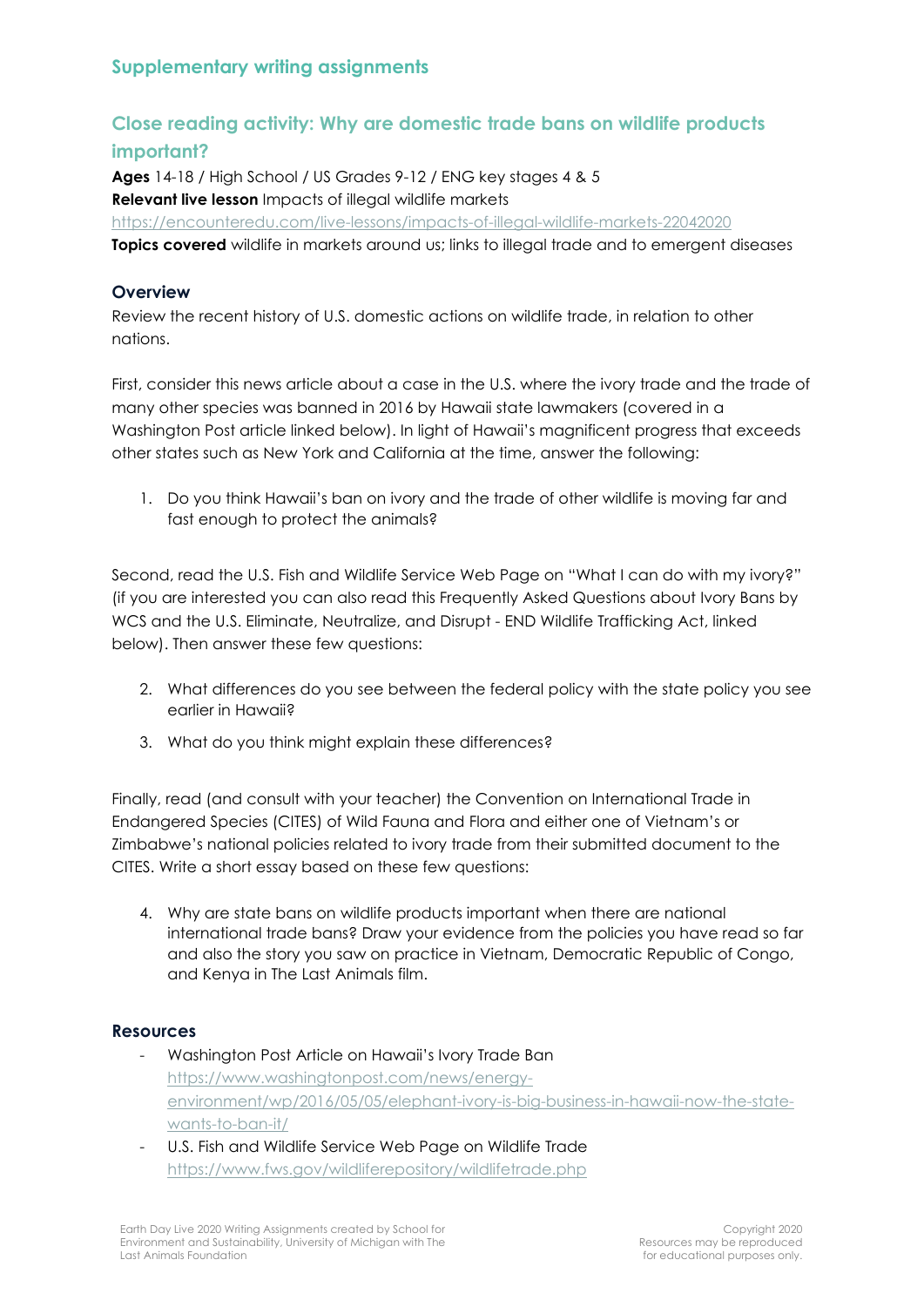- U.S. Fish and Wildlife Service Web Page on "What I can do with my ivory?" [https://www.fws.gov/international/travel-and-trade/ivory-ban-questions-and](https://www.fws.gov/international/travel-and-trade/ivory-ban-questions-and-answers.html)[answers.html](https://www.fws.gov/international/travel-and-trade/ivory-ban-questions-and-answers.html)
- U.S. Eliminate, Neutralize, and Disrupt (END) Wildlife Trafficking Act <https://www.congress.gov/bill/114th-congress/house-bill/2494/text>
- Convention on International Trade in Endangered Species (CITES) of Wild Fauna and Flora <https://www.cites.org/eng/disc/text.php#II>
- CITES Conference of the Parties-18 (2019) Information Document on Vietnam's policies <https://cites.org/sites/default/files/eng/cop/18/inf/E-CoP18-Inf-056.pdf>
- CITES Conference of the Parties-18 (2019) Information Document on Zimbabwe's policies <https://cites.org/sites/default/files/eng/cop/18/inf/E-CoP18-Inf-032.pdf>

# **Common Core State Standards Alignment**

## [CCSS.ELA-LITERACY.WHST.9-10.1](http://www.corestandards.org/ELA-Literacy/WHST/9-10/1/)

Write arguments focused on discipline-specific content.

## [CCSS.ELA-LITERACY.WHST.9-10.8](http://www.corestandards.org/ELA-Literacy/WHST/9-10/8/)

Gather relevant information from multiple authoritative print and digital sources, using advanced searches effectively; assess the usefulness of each source in answering the research question; integrate information into the text selectively to maintain the flow of ideas, avoiding plagiarism and following a standard format for citation.

[CCSS.ELA-LITERACY.WHST.9-10.9](http://www.corestandards.org/ELA-Literacy/WHST/9-10/9/)

Draw evidence from informational texts to support analysis, reflection, and research. [CCSS.ELA-LITERACY.RST.9-10.1](http://www.corestandards.org/ELA-Literacy/RST/9-10/1/)

Cite specific textual evidence to support analysis of science and technical texts, attending to the precise details of explanations or descriptions.

## [CCSS.ELA-LITERACY.RST.9-10.9](http://www.corestandards.org/ELA-Literacy/RST/9-10/9/)

Compare and contrast findings presented in a text to those from other sources (including their own experiments), noting when the findings support or contradict previous explanations or accounts.

## [CCSS.ELA-LITERACY.RH.9-10.1](http://www.corestandards.org/ELA-Literacy/RH/9-10/1/)

Cite specific textual evidence to support analysis of primary and secondary sources, attending to such features as the date and origin of the information.

## [CCSS.ELA-LITERACY.RH.9-10.9](http://www.corestandards.org/ELA-Literacy/RH/9-10/9/)

Compare and contrast treatments of the same topic in several primary and secondary sources.